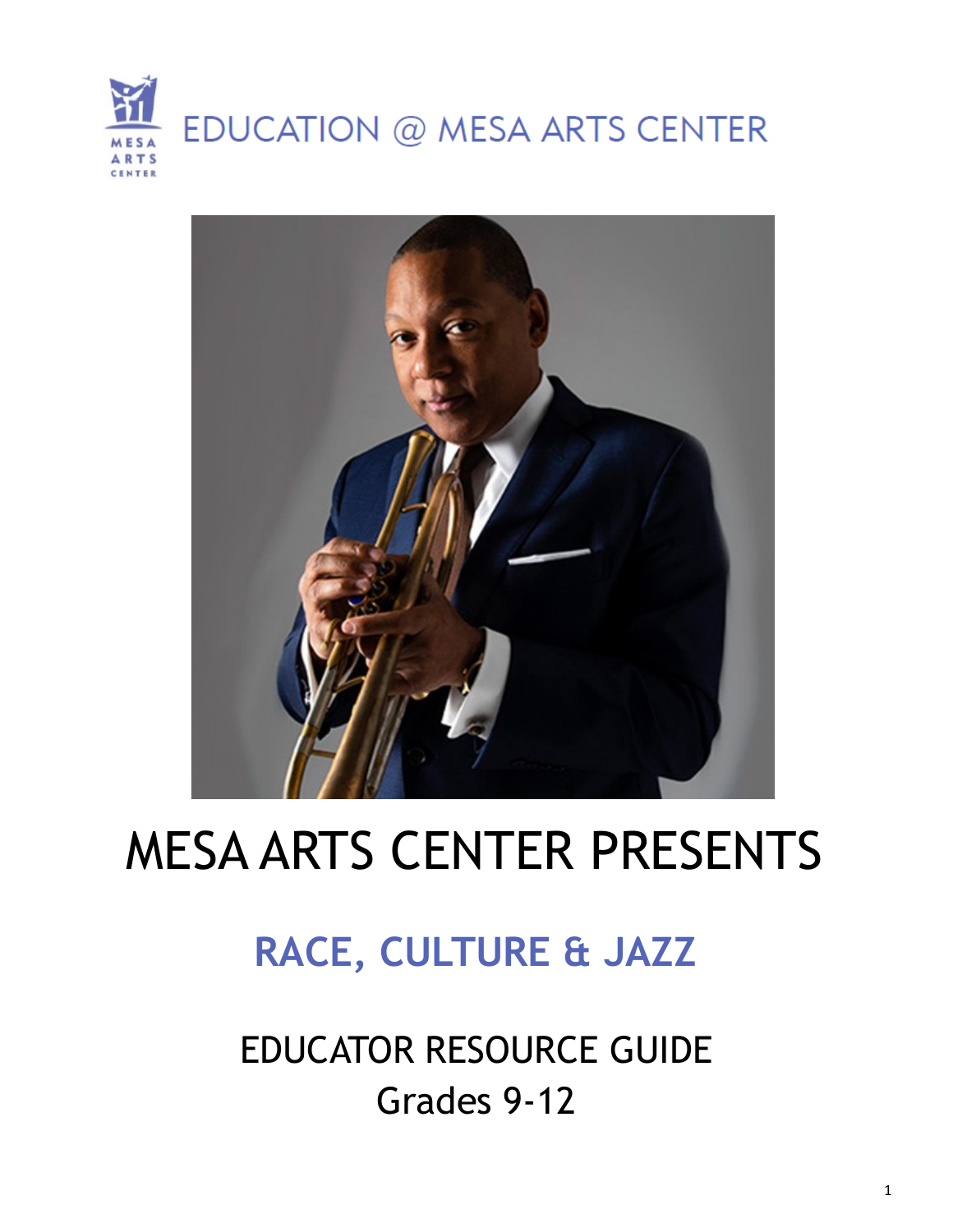

## TABLE OF CONTENTS

| Classroom Activities & Questions 4 |
|------------------------------------|
|                                    |
|                                    |
|                                    |
|                                    |
|                                    |



### RACE, CULTURE & JAZZ

Dr. Andrew Barnes (Arizona State University School of Historical, Philosophical and Religious Studies) leads Wynton Marsalis, the Managing and Artistic Director of Jazz at Lincoln Center, and JLCO alto saxophonist Ted Nash in conversation as they explore race, culture and jazz.

Originally streamed January 28, 2021.

To view the video presentation, please visit:

[https://www.mesaartscenter.com/index.php/shows/race](https://www.mesaartscenter.com/index.php/shows/race-culture--jazz)-culture--jazz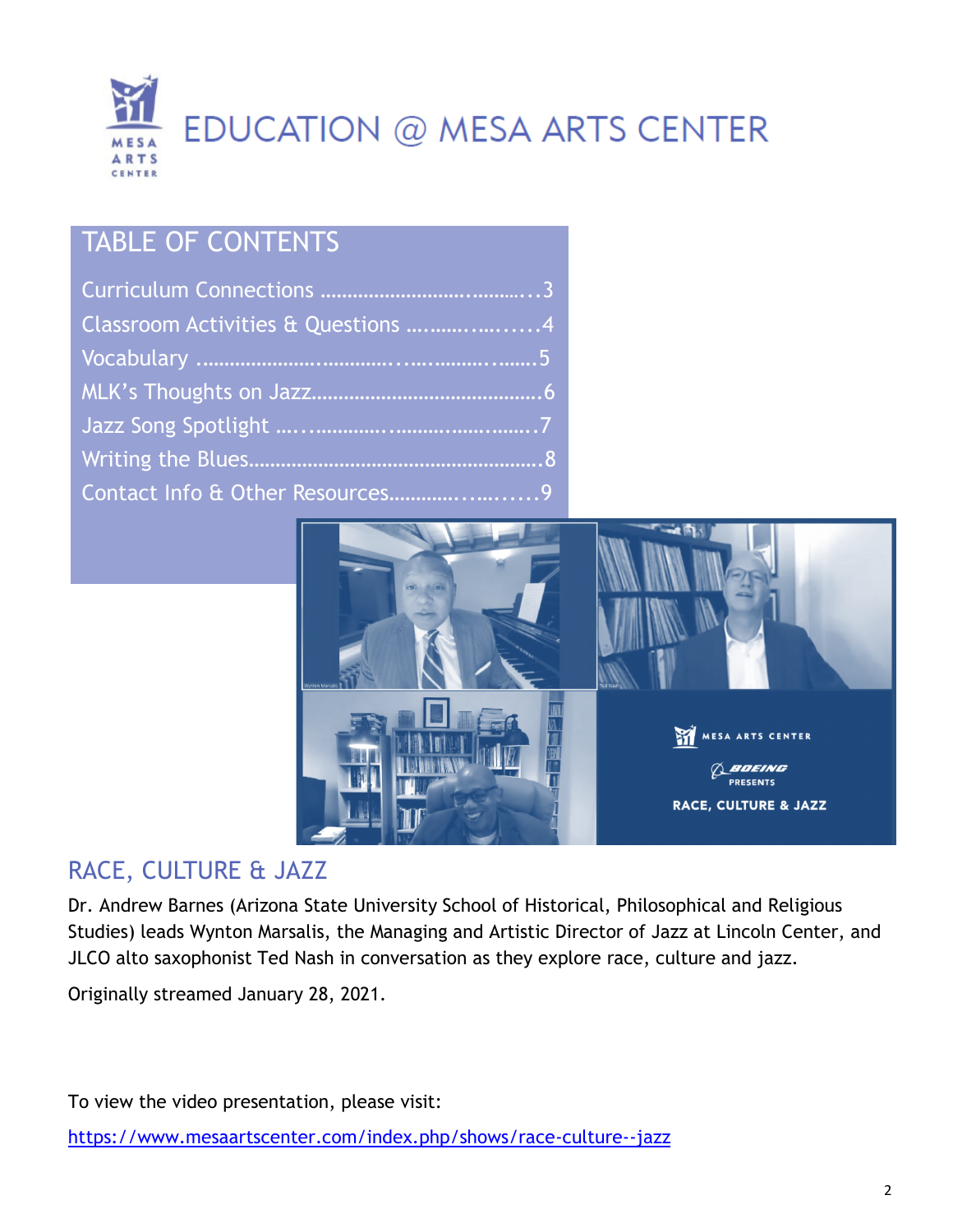

#### Arizona History & Social Sciences State Standards

**HS.C1.4** - Analyze the evolution of civic virtues, democratic principles, constitutional rights, and human rights.

**HS.H4.1** - Examine how historically marginalized groups have affected change on political and social institutions.

**HS.H4.2** - Explain how artistic, philosophical, and scientific ideas have developed and shaped society and institutions.

## CURRICULUM CONNECTIONS



**HS.H4.4** - Examine how a diverse society can be a force for unity and/or disunity.

#### Arizona Music Theory & Composition State Standards

**MU.CR.1.MC.HS2a** - Describe and demonstrate how sounds and musical ideas can be used to represent sonic events, memories, visual images, concepts, texts, or storylines.

**MU.CN.11.MC.HS2a** - Analyze how context can inform the expressive intent and meaning of a musical composition.

**MU.CN.11.MC.HS2b** - Analyze how music is affected by one's knowledge outside the arts.

Arizona Social & Emotional Learning Core Competencies

**Social-awareness** - Involves the ability to take the perspective of those with the same and different backgrounds and cultures and to empathize and feel compassion. It also involves understanding social norms for behavior in diverse settings and recognizing family, school, and community resources and supports.

S**elf-awareness** - Involves understanding one's emotions, personal identity, goals and values. This includes accurately assessing one's strengths and limitations, having positive mindsets, possessing a well-grounded sense of self-efficacy and optimism. High levels of self-awareness require the ability to understand the links between one's personal and sociocultural identities and to recognize how thoughts, feelings, and actions are interconnected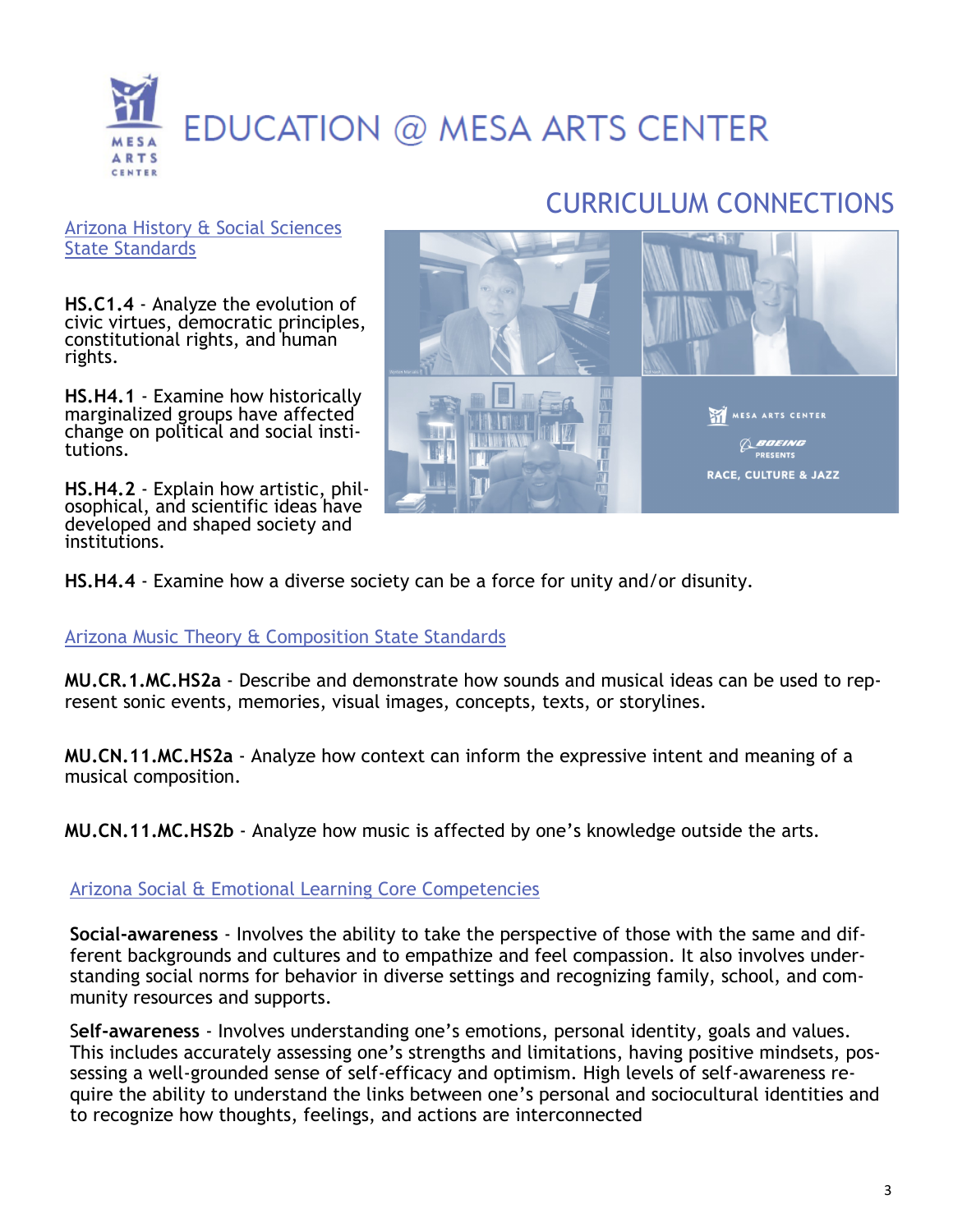

## CLASSROOM ACTIVITIES

#### Questions to Ponder….

Question 1 – How has race and culture influenced the development of jazz throughout history?

Question 2 — What does "jazz" mean to American Culture and what impact has this music had on our society?

#### Activities to Explore….

Before watching RACE, CULTURE & JAZZ, read and discuss Dr. Martin Luther King Jr.'s Opening Address to the 1964 Berlin Jazz Festival on page 6 of this packet.

#### Materials: Page 6

Have students use page 7 of this packet to research and analyze a jazz song from the Civil Rights Era to better understand how jazz and the Civil Rights Movement are related. Students can work individually or in small groups then share their findings with the class. As a class create a timeline with all the information shared on a white board.

Materials: Page 7, research devises, pencil, white board

Learn more about the blues by watching "Jazz Fundamentals: What Are the Blues?" by Jazz at Lincoln Center's JAZZ ACADEMY, then practice writing the blues using page 8 of this packet.

Material: [https://www.youtube.com/watch?v=aBg\\_gQxAShM&feature=youtu.be](https://www.youtube.com/watch?v=aBg_gQxAShM&feature=youtu.be) Page 8, pencil

After reviewing all the materials, have the students write a response to the following reflection questions:

What is the impact of culture on the decisions that you make?

How are jazz and democracy similar?

Wynton Marsalis said, "You don't want to imitate what it is that you're against." What does this mean? How does it relate to jazz and life?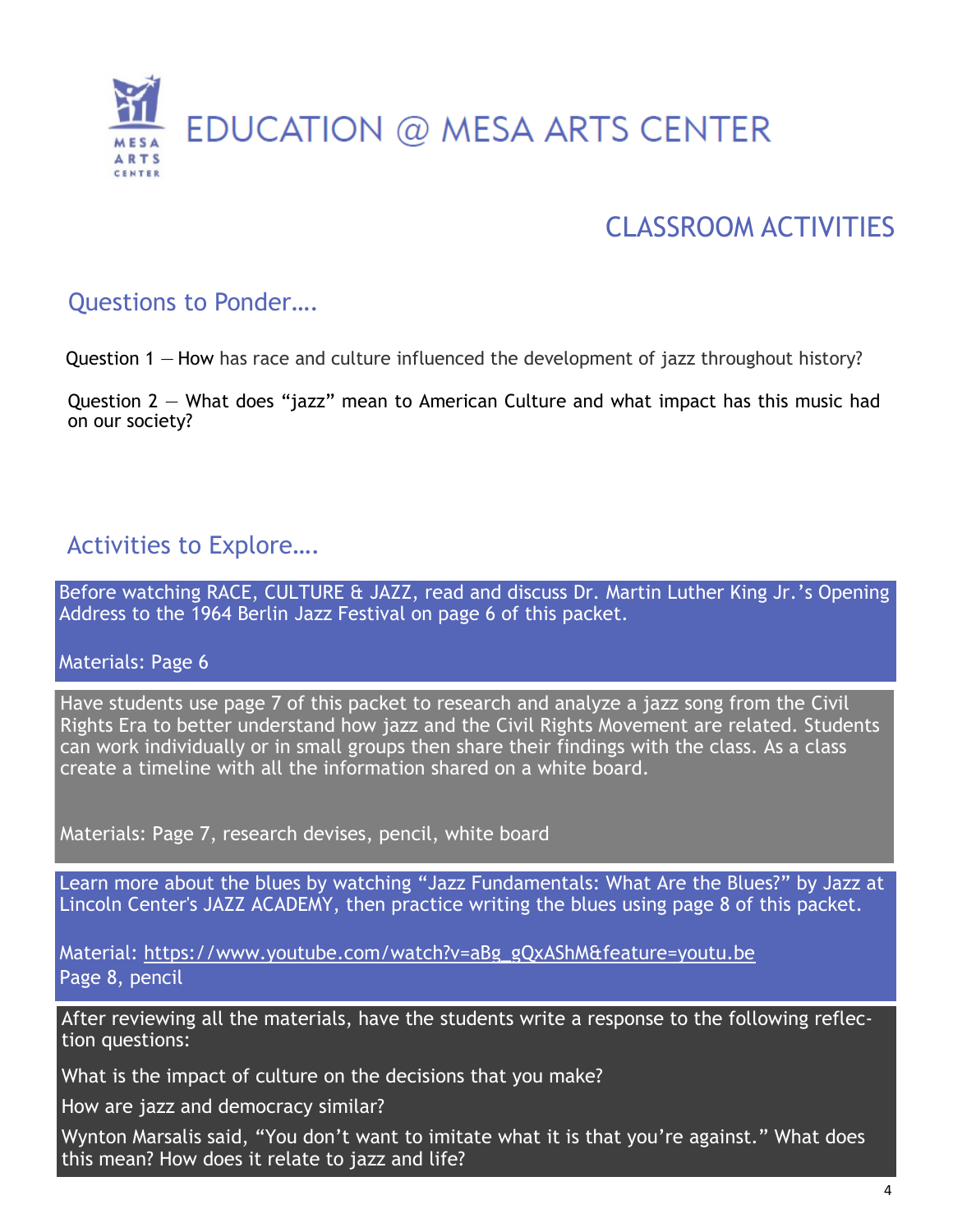

## VOCABULARY

**Integration** - An act or instance of combining a racial, religious, or ethnic group

**Segregation** - The practice of requiring separate housing, education and other services based off of race

**Civil Rights Movement** – A movement in 1950s-1960s led by African Americans and their likeminded allies to end institutionalized racial discrimination and segregation in the United States

**Big bands** - A jazz music ensemble originated in the 1910s that usually consists of ten or more musicians with four sections: saxophones, trombones, trumpets, and a rhythm section.

**Black panthers** - Member of a political organization, Black Panther Party, founded in 1966 to challenge police brutality against the African American community

**Malcolm X** - An African American leader during the civil rights movement, minister, and Black nationalism supporter

**Racism** - Prejudice, discrimination, or antagonism directed against a person or people on the basis of their racial or ethnic group, often times one that is a minority or marginalized

**Diversity** - The practice of including or involving people from a range of different social and ethnic backgrounds

**Duke Ellington** - American pianist, jazz composer, bandleader, and one of the originators of bigband jazz

**Martin Luther King Jr. (MLK)** - An American Baptist minister and Civil Rights Movement leader

**Lyndon Johnson** - Served as the 36th president of the United States from 1963 to 1969

**Civil Rights Act of 1964** - Prohibits discrimination on the basis of race, color, religion, sex or national origin

**Civil Liberties and Civil Rights** - Liberties and rights protected in the United States Constitution and Amendments Responsibilities of citizens to maintain a functioning democracy

**Improv** - Spontaneously composing melodies, but in accordance to the rules associated with jazz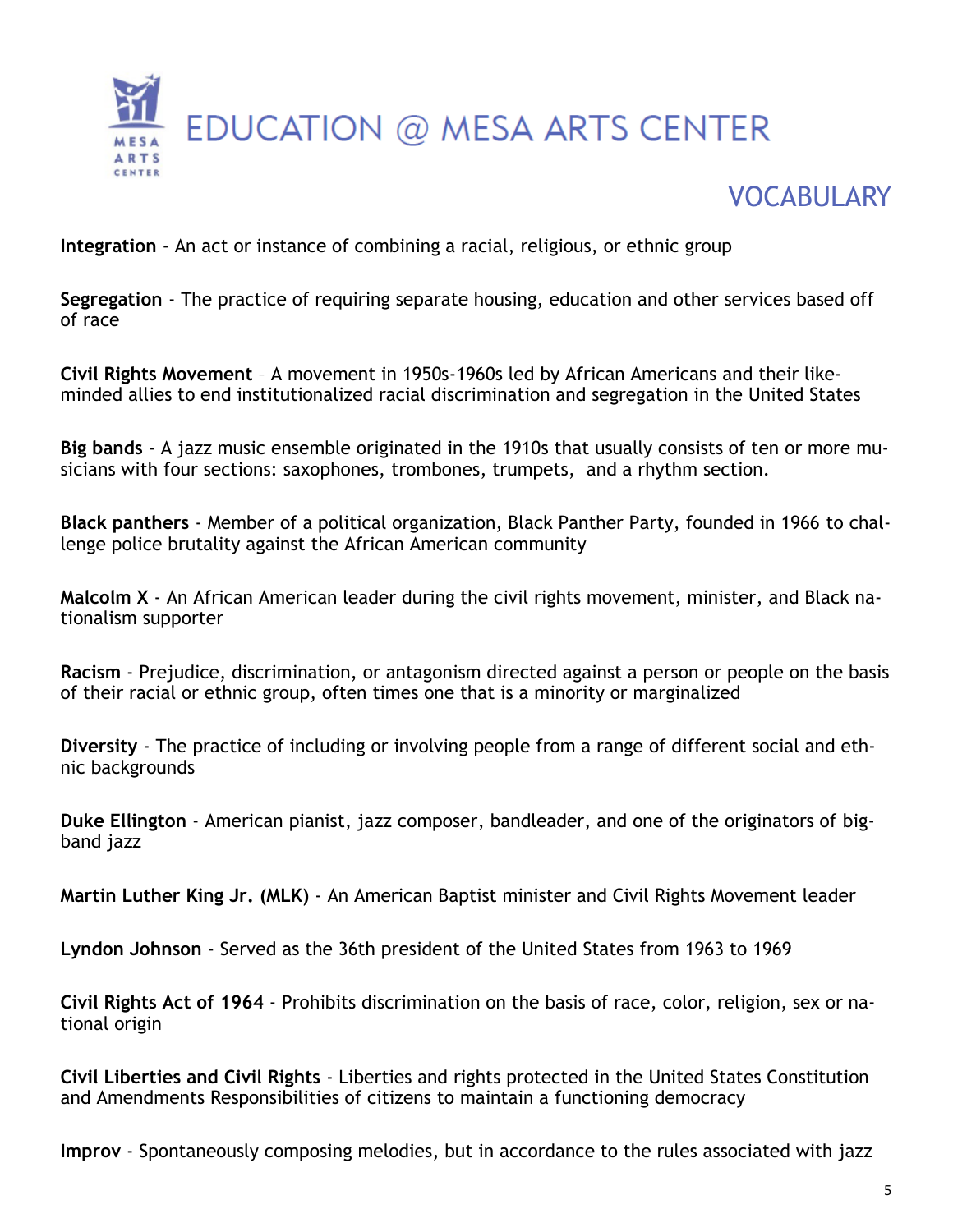

## MLK's Thoughts on Jazz

#### **Dr. Martin Luther King, Jr., Opening Address to the 1964 Berlin Jazz Festival:**

"God has wrought many things out of oppression. He has endowed his creatures with the capacity to create—and from this capacity has flowed the sweet songs of sorrow and joy that have allowed man to cope with his environment and many different situations.



Jazz speaks for life. The Blues tell the story of

life's difficulties, and if you think for a moment, you will realize that they take the hardest realities of life and put them into music, only to come out with some new hope or sense of triumph.

This is triumphant music.

Modern jazz has continued in this tradition, singing the songs of a more complicated urban existence. When life itself offers no order and meaning, the musician creates an order and meaning from the sounds of the earth which flow through his instrument.

It is no wonder that so much of the search for identity among American Negroes was championed by Jazz musicians. Long before the modern essayists and scholars wrote of racial identity as a problem for a multiracial world, musicians were returning to their roots to affirm that which was stirring within their souls.

Much of the power of our Freedom Movement in the United States has come from this music. It has strengthened us with its sweet rhythms when courage began to fail. It has calmed us with its rich harmonies when spirits were down.

And now, Jazz is exported to the world. For in the particular struggle of the Negro in America there is something akin to the universal struggle of modern man. Everybody has the Blues. Everybody longs for meaning. Everybody needs to love and be loved. Everybody needs to clap hands and be happy. Everybody longs for faith.

In music, especially this broad category called Jazz, there is a stepping stone towards all of these."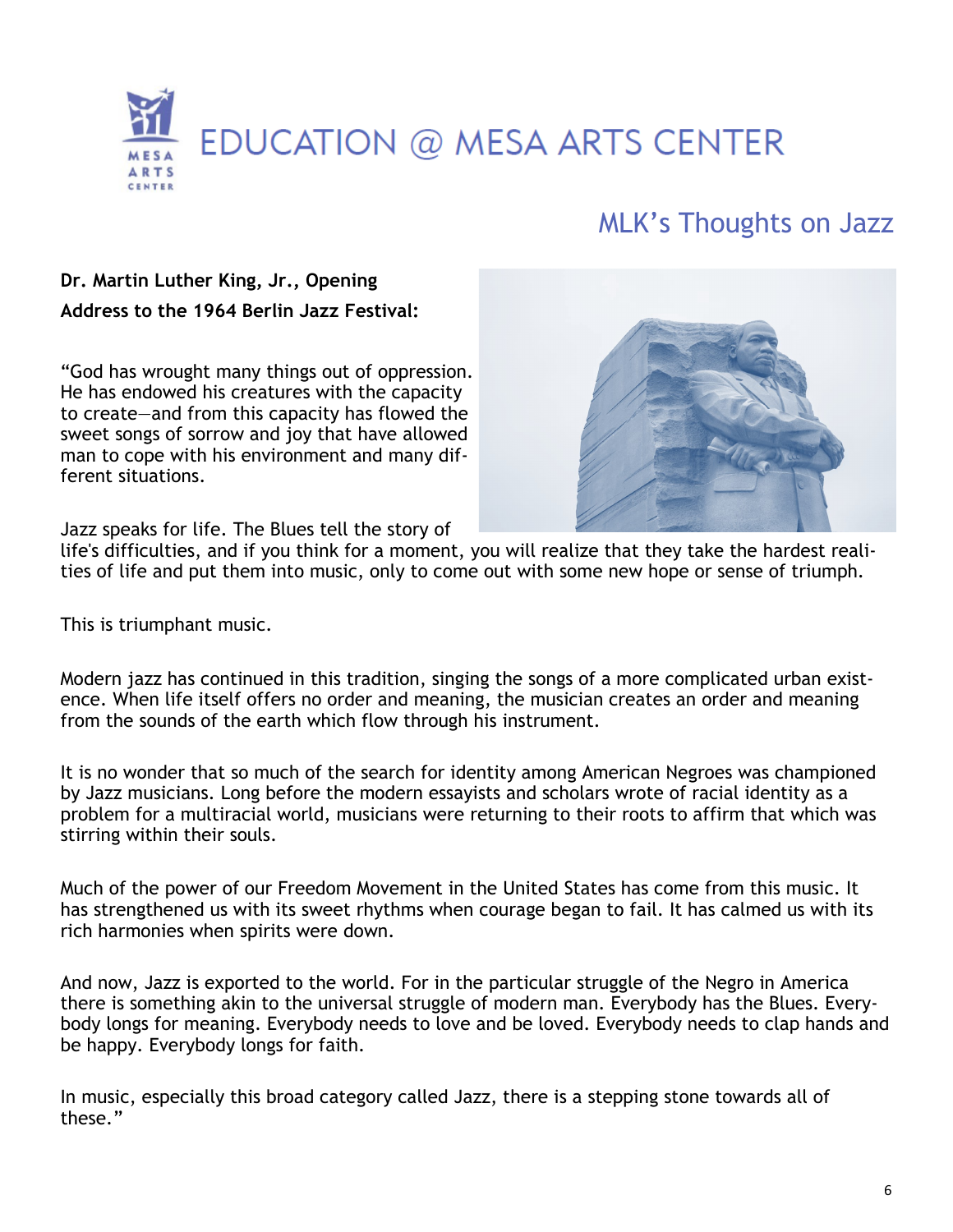

## JAZZ SONG SPOTLIGHT

**Instructions:** Choose one jazz song from the 1950s or 1960s to research and analyze in small groups or individually to better understand the Civil Rights Movement.

| <b>Jazz Song</b><br>Title & Year       |  |
|----------------------------------------|--|
| Artist/Composer<br>Mini Biography      |  |
| Song Lyric<br><b>Highlights</b>        |  |
| <b>Historic Events of</b><br>that Time |  |
| Song's Message &<br>Themes             |  |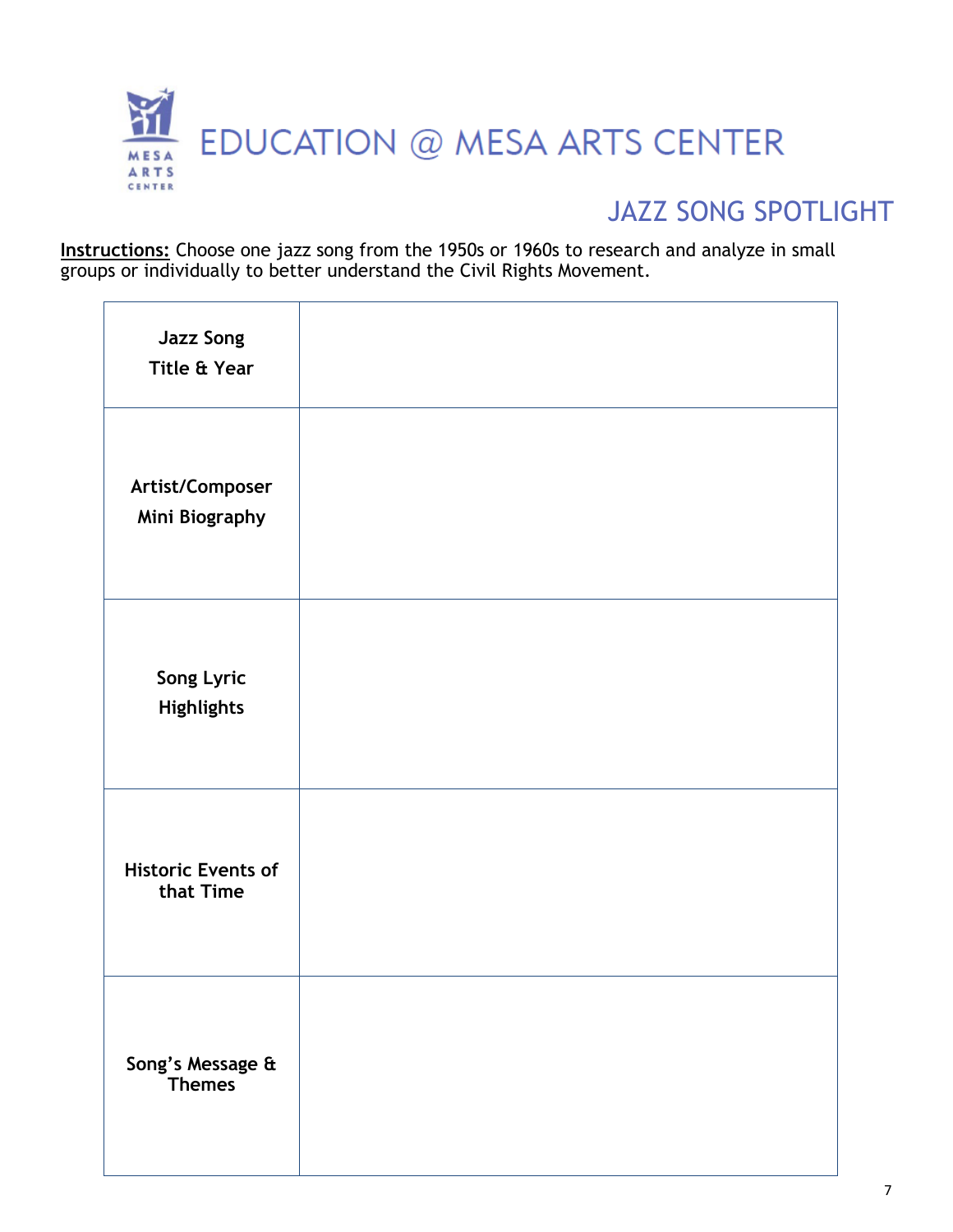

### Writing the Blues

**Instructions:** The blues allow us to express what we are feeling and help us feel better. Review Bessie Smith's "Backwater Blues" lyrics then create your own blues lyrics using the same pattern.

**Example of the blues from "Backwater Blues" by Bessie Smith**

Verse 1

A: When it rained five days and the skies turned dark as night A: When it rained five days and the skies turned dark as night B: There was trouble takin' place in the lowlands at night

Verse 2

A: When it thunders and lightnin' and the wind begins to blow A: When it thunders and lightnin' and the wind begins to blow B: There was thousands of people, ain't got no place to go

#### **1st Verse**

A: Problem 1 \_\_\_\_\_\_\_\_\_\_\_\_\_\_\_\_\_\_\_\_\_\_\_\_\_\_\_\_\_\_\_\_\_\_\_\_\_\_\_\_\_\_\_\_\_\_\_\_\_\_\_\_\_\_\_\_\_\_\_\_\_\_

A: Problem 1

(repeated for emphasis)

B: Resolution 1

(try to make it rhyme with Problem 1)

#### **2nd Verse**

A: Problem 2 \_\_\_\_\_\_\_\_\_\_\_\_\_\_\_\_\_\_\_\_\_\_\_\_\_\_\_\_\_\_\_\_\_\_\_\_\_\_\_\_\_\_\_\_\_\_\_\_\_\_\_\_\_\_\_\_\_\_\_\_\_\_

A: Problem 2

(repeated for emphasis)

B: Resolution 2

(try to make it rhyme with Problem 2)

*[Activity adapted from Jazz at Lincoln Center](https://www.youtube.com/watch?v=aBg_gQxAShM&feature=youtu.be)'s Let Freedom Swing program*

\_\_\_\_\_\_\_\_\_\_\_\_\_\_\_\_\_\_\_\_\_\_\_\_\_\_\_\_\_\_\_\_\_\_\_\_\_\_\_\_\_\_\_\_\_\_\_\_\_\_\_\_\_\_\_\_\_\_\_\_\_\_

\_\_\_\_\_\_\_\_\_\_\_\_\_\_\_\_\_\_\_\_\_\_\_\_\_\_\_\_\_\_\_\_\_\_\_\_\_\_\_\_\_\_\_\_\_\_\_\_\_\_\_\_\_\_\_\_\_\_\_\_\_\_